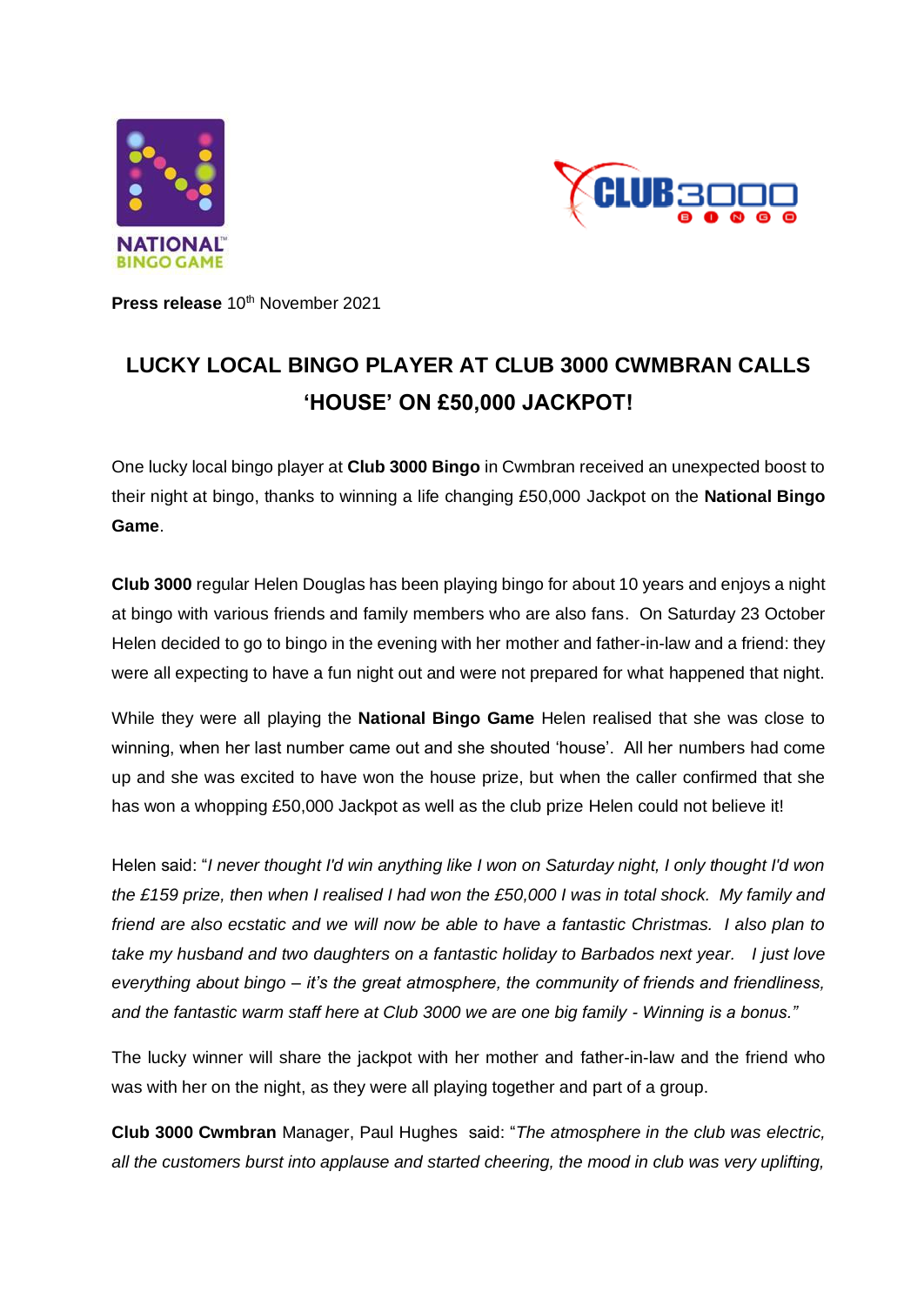*which was wonderful: nights like these are what makes bingo so special. We are so delighted for Helen and her family and friend".*

Alastair Stewart, Head of Commercial Operations at the **National Bingo Game** said:

*"We are thrilled for our lucky National Bingo Game £50,000 Jackpot Club 3000 winner and hope that she enjoys sharing and spending her winnings. We love making big winners, plus we have had hundreds of winners taking home £1,000 and £100 Jackpot prizes across the country too."*

## **-ENDS-**

## **Notes to Editors**

## **About The National Game**

- The National Bingo Game started in 1986, with the current format launched on  $30<sup>th</sup>$  April 2018
- The new National Bingo Game is a Full House only game and offers players the following prizes: Club Prize – won in every club, on every game Jackpot Prizes of £50,000, £1,000 and £100
- To win a Club Prize a player must be the first in their participating venue to successfully complete a full house.
- To win a Jackpot Prize a player must be the first in their participating venue to successfully complete a full house as follows in the following number of calls:

16 numbers or less to win £50,000

20 numbers or less to win £ 1,000

- 24 numbers or less to win £ 100
- Tickets for the National Bingo Game are £1 for 2 tickets OR £2 for 5 tickets
- Total prize money paid to date by the National Bingo Game is over £1BILLION!
- The National Bingo Game is the UK's second largest computer controlled game in the UK, the national lottery being the largest
- The National Bingo Game is played twice a day, every day, 364 days a year
- Around 270 clubs across the UK offer the National Bingo Game, including Buzz, Mecca, Majestic, Castle, Carlton and Merkur, in addition to a wide range of independent clubs
- National LIVE is a linked interval game also provided the National Bingo Game Association.
- Over three million people play bingo regularly in the UK (at least twice a week)
- A night out at the bingo can cost as little as £15-25 each, including game books, duty, food and drink
- Most common reasons for playing bingo are because it's fun: it offers companionship and the chance to socialise as well as winning cash prizes
- Celebrities love bingo! Catherine Zeta Jones can thank bingo for her career after her dad won enough to afford to send her to theatre school; other celebrity fans include: Denise Van Outen, Scott Mills and former President Barrack Obama's step-mother!